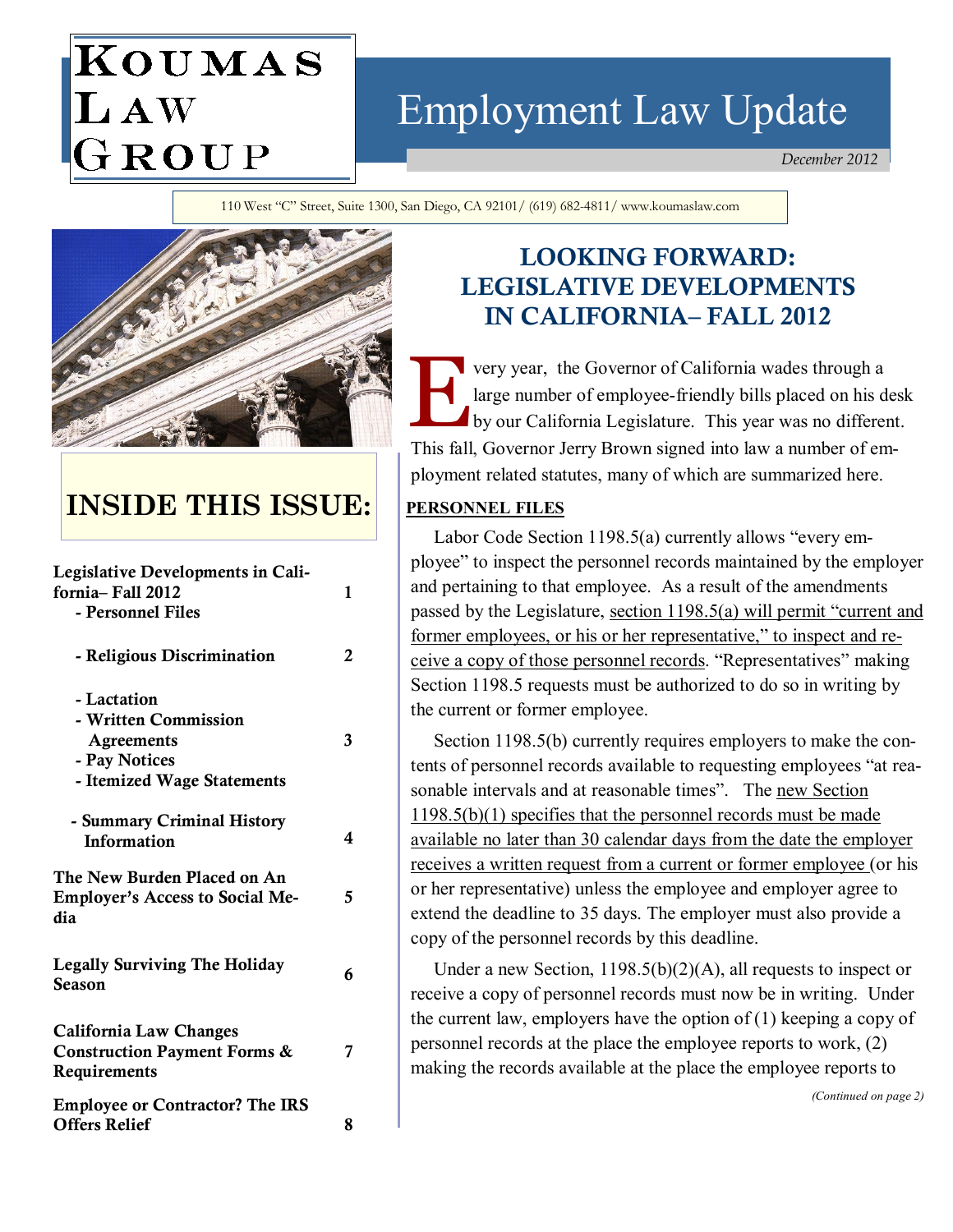#### (Continued from page 1)

work within a reasonable time of the request for inspection, or (3) permitting inspection at the location where the employer stores the records). Under the amendments, employers must:

- Maintain a copy of each employee's personnel records for no less than three years after termination.
- Make personnel records of current employees available for inspection (and provide a copy thereof) at the place where the employee reports to work, or another location if agreed upon.
- Make personnel records of former employees available for inspection (and provide a copy thereof) at the location is where the employer stores the records, unless the parties mutually agree in writing to a different location. (A requesting employee may receive the copy by mail if he or she reimburses the employer's postal expenses.)

 It is important to note that if a former employee was terminated for a violation of law or employment-related policy involving harassment or workplace violence, the employer may instead (1) make the records available at a location other than the workplace that is within reasonable driving distance of the employee's residence; or (2) provide a copy of the records by mail. Access to personnel record information will be restricted in certain ways:

- A former employee may only make one Section 1198.5 request per year.
- An employer must only comply with up to fifty (50) Section 1198.5 requests per month.
- Employers may take reasonable steps to verify the identity of the current or former employee or his or her representative.
- Employers may designate the person to whom a request is made.
- Employers may redact names of any nonsupervisory employees contained in the records prior to inspection or copying.

The penalty for noncompliance with new Section 1198.5(k) and (l) is \$750. An employee may also seek injunctive relief and request attorney's fees and costs in connection with any noncompliance action. A violation of this section is no longer a misdemeanor. Where a suit is pending for noncompliance with Section 1198.5, the right of the employee or representative to inspect or copy personnel records under this section ceases during the pendency thereof if the personnel records are relevant to the lawsuit. Finally, employees subject to certain covered collective bargaining agreements (which must contain specific information, including wages, hours of work, and working conditions, and provide a procedure for the inspection and copying of personnel records) may not make requests pursuant to Section 1198.5.

### RELIGIOUS DISCRIMINATION

 FEHA regulates employment discrimination based on race, religious creed, color, national origin, ancestry, physical disability, mental disability, medical condition, genetic information, marital status, sex, gender, gender identity, gender expression, age or sexual orientation. As of January 1, 2013, FEHA's definition of "religious

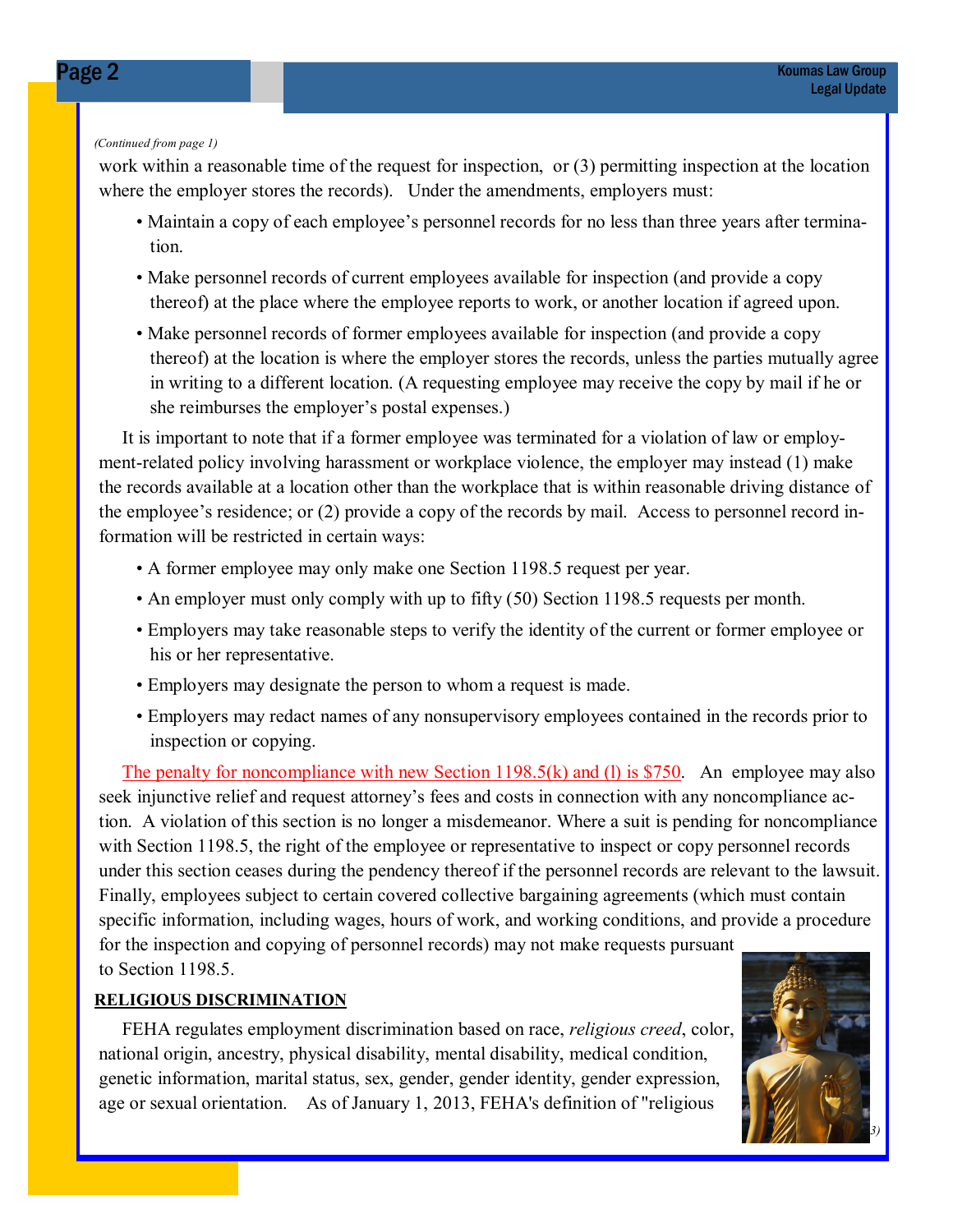#### (Continued from page 2)

creed" will be amended to explicitly include "religious dress practice" and "religious grooming practice" as a belief or observance to existing protections against religious discrimination in the FEHA. The amendment states that the terms "religious dress" and "grooming practices" should be broadly construed and "to include the wearing or carrying of religious clothing, head or face coverings, jewelry, artifacts, and any other item that is part of the observance by an individual of his or her religious creed." Religious artifacts and jewelry may apply to the wearing of ceremonial swords by employees. In addition, an accommodation of an individual's religious dress or grooming practice that would require that person to be segregated from other employees or the public because of religious dress or grooming practices is not a reasonable accommodation. AB 1964 codifies existing California interpretations of religious discrimination into law. (A.B. 1964; amended Government Code sections 12926 and 12940.)

### **LACTATION**

 The Fair Employment and Housing Act (FEHA) is amended to provide that, for purposes of the Act, the term "sex" also includes breastfeeding or medical conditions related to breastfeeding. The new law states that the changes made by this bill to the above provisions are declaratory of existing law. (AB 2386; amended Government Code § 12926(q).)

### WRITTEN COMMISSION AGREEMENTS

 In our January 2012 legal update, we informed you about a new obligation that will be imposed on employers which requires commissions agreements to be in writing effective January, 1, 2013. The Labor Code amendment clarifies that "commissions" requiring written commission agreements do not include short-term productivity bonuses such as are paid to retail clerks, temporary incentive payments that increase, but do not decrease payment under a written contract, and bonus and profitsharing plans, unless there has been an offer by the employer to pay a fixed percentage of sales or profits as compensation for work to be performed. (A.B. 2675; amended Labor Code section 2751.)

### PAY NOTICE

 As previously reported to you in our January legal update, as of January 1, 2012, Labor Code Section 2810.5 imposes a requirement that employers provide a written notice describing rates of pay which included the name, address, and telephone number of the employer and the employer's workers' compensation insurance carrier. Effective January 2013, as a result of the newly amended section, a temporary services employer will also have to include in such notice the name, physical address of the main office, mailing address of the main office (if different from the physical address), and the telephone number of the legal entity for whom an employee performs work.

### ITEMIZED WAGE STATEMENTS

 In addition to the information that is already required to be included on itemized wage statements, amendments to Labor Code Section 226(a)(9) will soon require that itemized wage statements issued by temporary service employers must include the rate of pay and total hours worked for each temporary service assignment. Notably, the new Section 226.1 specifies that security services companies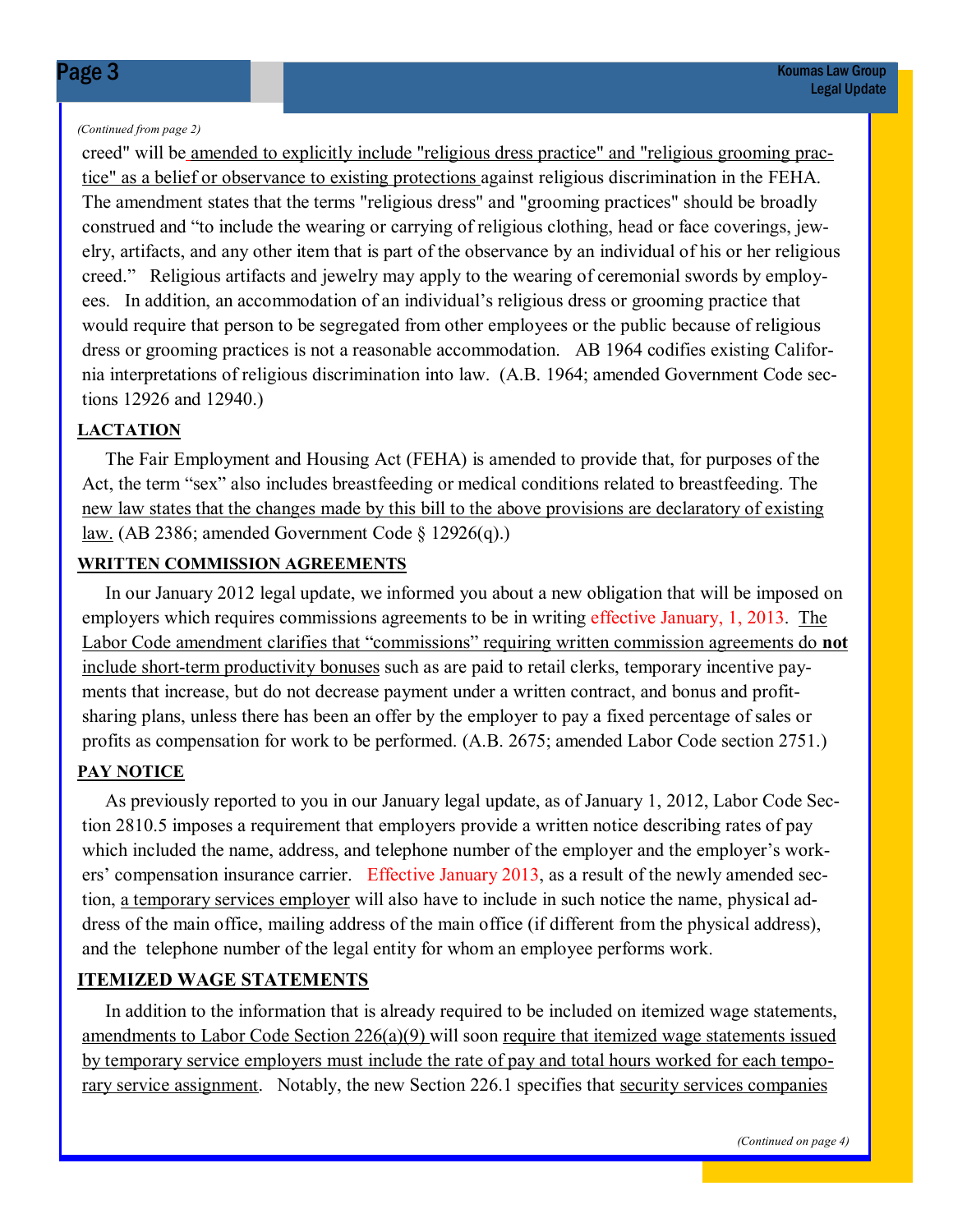#### (Continued from page 3)

that are licensed by the Department of Consumer Affairs and solely provide security services are not bound by this new Section 226(a)(9) requirement.)

After the amendments, <u>an employer may satisfy the record retention requirements under Section 226(a)</u> by maintaining a copy of the itemized statement provided to an employee or a computer-generated record that accurately shows all of the information required by that section.

 Finally, Section 226(e) is amended to further define what is meant by "an employee suffering an injury" under this section, which will now include:

- An employee suffers injury if the employer fails to provide a wage statement; or
- An employee suffers injury if the employer fails to provide accurate and complete information as required by any one or more items listed in section  $226(a)(1)-(9)$  and the employee cannot "promptly and easily" ascertain one or more of the following without reference to other documents or information:
	- o the amount of gross wages or net wages paid during the pay period;
	- o the total number of hours worked if the employee is not salaried;
	- o the number of piece-rate units earned and the piece rate;
	- o deductions made;
	- o the dates of the pay period;
	- o all applicable hourly rates in effect during that pay period;

 o the name and address of the employer (as well as certain additional information if the em ployer is a farm labor contractor as defined in section 1682); or

 o the name of the employee and either the last four digits of his or her social security number or an employee identification number other than the social security number.

### SUMMARY CRIMINAL HISTORY INFORMATION

 Effective January 1, 2013, AB 2343 creates new disclosure requirements for employers who receive summaries of criminal history information directly from California's Department of Justice. This new law will require any entity or individual that receives "[s]tate summary criminal history information" or subsequent arrest notification information from the California



Department of Justice to *expeditiously* provide a copy of the information to the person to whom the information relates if the information is a basis for an adverse employment, licensing or certification decision. "State summary criminal information," is a master record summary of information gathered by California's attorney general pertaining to the identification and criminal history of any person (such as the name, physical description, fingerprints, dates of arrests and charges against that person).

 While this new law applies only to specific information received from the California Department of Justice, employers may wish to review the criminal information they receive from all governmental and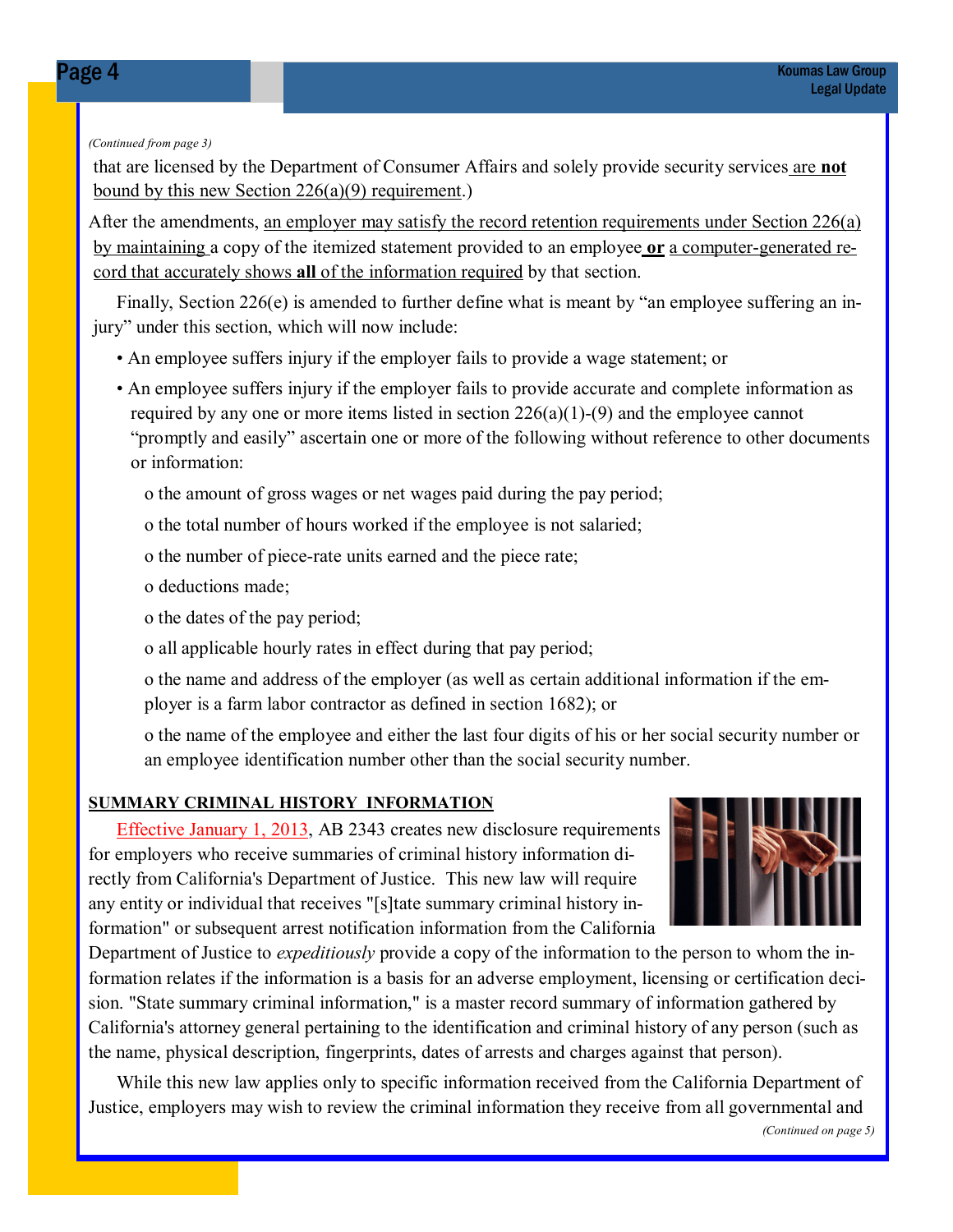#### (Continued from page 4)

private agencies, since the federal Fair Credit Reporting Act and the California Investigative Consumer Reporting Agencies Act also contain regulations that apply to the disclosure and dissemination of criminal information.

### The New Burden Placed on An Employer's Access to Social Media

 With the innovative technology available in the 21st Century, many employers wish to utilize information made accessible through social media sites, to vet recruits and investigate current employees. However, all inquires must be work-related and must acknowledge privacy rights of the individual. Basic questions that should be asked before embarking on a background check which intends to explore social media, include but are not limited to: "Why do you want to use social media?" "What



information are you hoping to find?" "Is a candidate's use of social media an advantage or disadvantage to the hiring decision?" Because you have no control what you will learn once you go online, searches should not be conducted until after an offer of employment is made, contingent on passing a background check.

 Those involved in the hiring process and background checks should be trained on the organization's policy. A list of specific information that the organization wants to know from a search of social media should be identified, to include items such as: expressions of hate, drug use, sexual content, good judgment, good writing, volume of online activity (updating status frequently and during work hours). Protected characteristics should not be reported upon and the person conducting the search should not be the same person making the hiring decision. Notwithstanding the foregoing value of social media, employers are now limited in how they can access such information.

 Governor Brown signed both A.B. 1844 and S.B. 1349, this creating a new Labor Code section 980. Under new Labor Code Section 980, effective January 1, 2013, an employer may not require or request that an employee or applicant for employment (1) disclose a user name or password for the purpose of accessing a person's social media, (2) access personal social media in the employer's presence, or (3) divulge any personal social media. An employer is also prohibited from discharging, disciplining, threatening to discharge or discipline, or otherwise retaliating against an employee or applicant for not complying with a request or demand that violates Labor Code section 980.

 Additionally, an employer may not require an employee or applicant to divulge any personal social media unless the employer reasonably believes such disclosure is relevant to an investigation of allegations of employee misconduct or employee violation of applicable laws or regulations, "provided that the social media is used solely for purposes of that investigation or a related proceeding." Under the new law, however, an employer may require the disclosure of a username or password for the purpose of accessing an employer-issued electronic device.

 Although employees may sue employers in court for a violation of the new law, the California Labor Commissioner , who typically enforces many of the California employment laws, is specifically ex-

<sup>(</sup>Continued on page 6)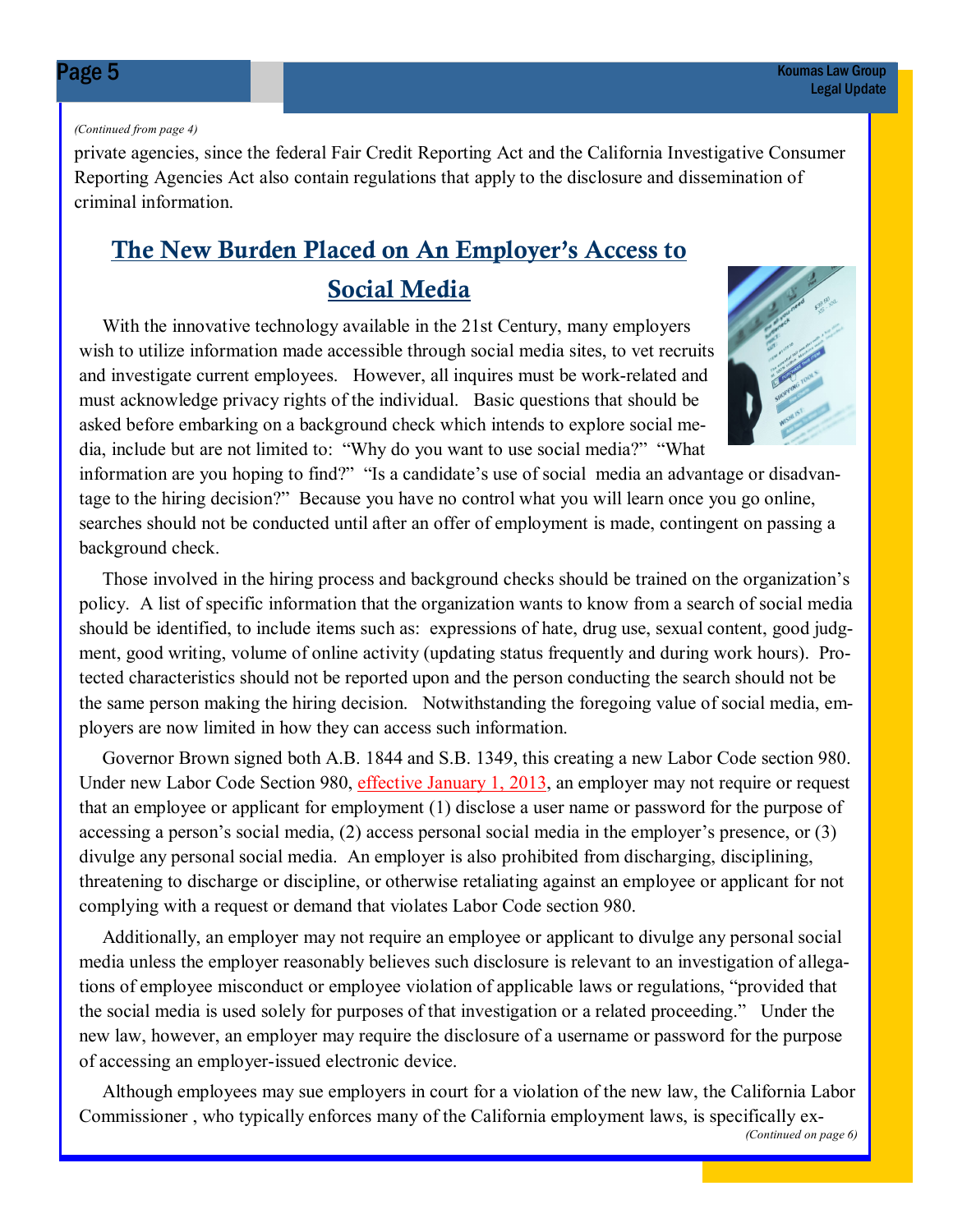#### (Continued from page 5)

empted from investigating or determining any violation of the Act. Therefore, it will remain to be seen what remedies, short of a court action, an employee or applicant could pursue for alleged violations. Further, the language of the bill did not limit the ability of an employer to request discovery of personal

### Just a Reminder: How to Legally Survive The Holiday Season

### Recommendations For Reducing Risks Associated with Holiday Parties

 Employers hosting events, such as upcoming holiday parties, should be concerned with issues such as sexual harassment, discrimination, liability for acts of employees against third parties, and workers' compensation claims. First and foremost, the party should not be labeled with a reference to a particular religion  $(i.e.,$  "Christmas") but rather "Holiday Party." All employees should feel comfortable and welcome to attend.



Should the event be sponsored such that it allows the employee to bring someone with them, the invitation should not refer to a "spouse" but rather guest.

 To help reduce or eliminate some of these potential legal pitfalls, employers should consider eliminating and/or reducing the availability of alcohol at the event. Perhaps a lunch party instead. Utilizing drink tickets or a cash bar can also minimize alcohol consumption. Additionally, hiring professional bartenders who have authority to cut off employees who appear to have had too much, as well as require identification from those who look under the legal age to drink alcohol can assist with the goal.

 To establish the right environment, any applicable employee handbook policies should be reviewed that pertain to alcohol and drug use, harassment, discrimination, and other improper conduct. Employees, including supervisors, should be reminded of policies relating to discrimination, harassment and retaliation. For obvious reasons, mistletoe is strongly advised against. Further, a reminder of the handsfree cellular phone use policy and law, while driving, should be redistributed to avoid any desire for calls/texting after an employee has imbibed any alcohol at a company sponsored event. Last, but certainly not least, it should be made perfectly clear that attendance at any company sponsored event is purely voluntary.

### Office Shutdowns and Paying Exempt Employees

In general, as a result of the salary basis rules, a White Collar Exempt employee performing *any* amount of work in a workweek is to be paid for a full workweek. Where absolutely no work is performed in a workweek, no pay is required. However, there are several exceptions to the general rule, which permit an employer to <u>dock pay</u> (pay less than the full salary) for certain absences. Where an exempt employee is absent for a **full day** under certain limited circumstances, the weekly salary can be

(Continued on page 7)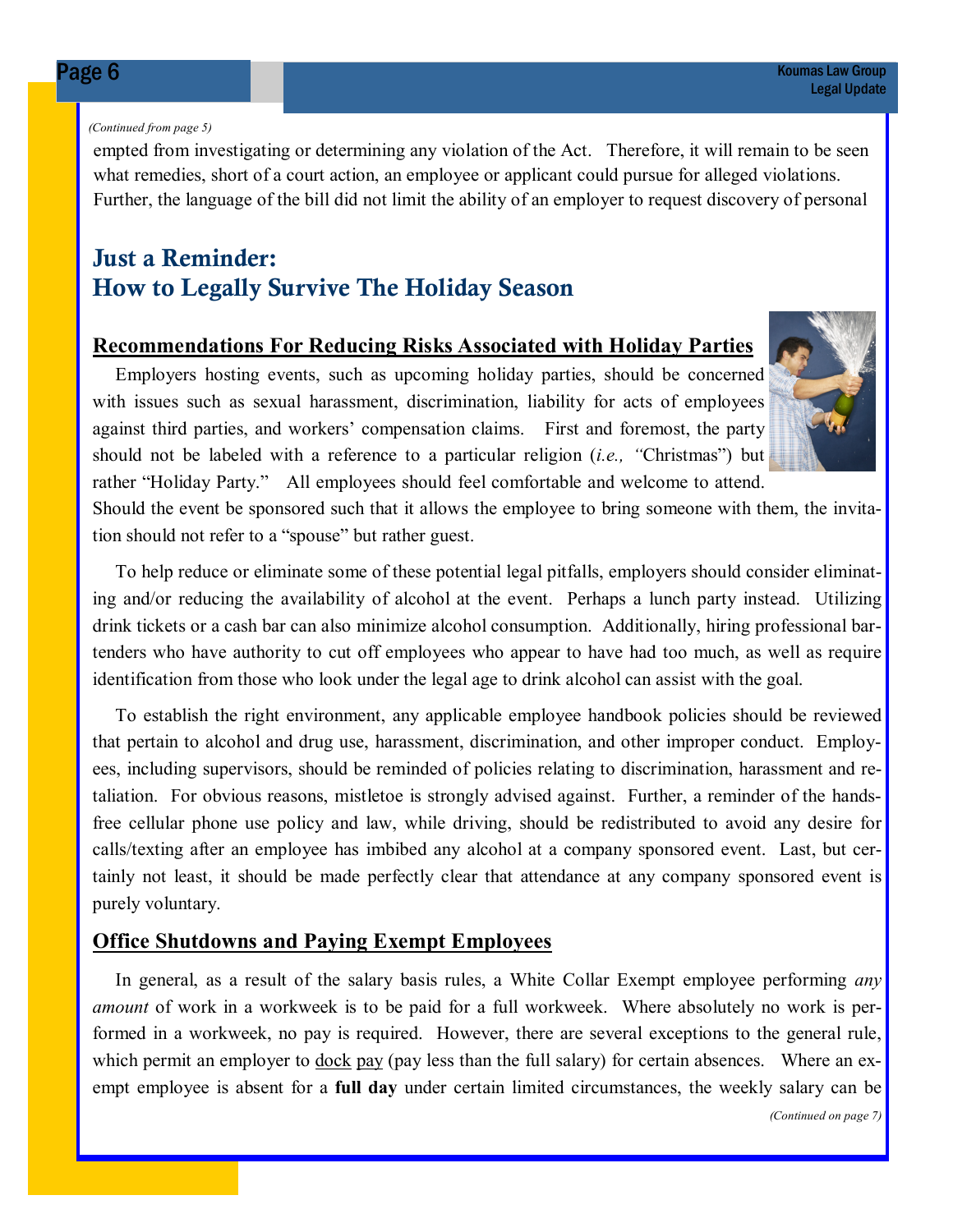#### (Continued from page 6)

docked. Under certain scenarios, partial day absences may result in the ability of the employer to require the employee to use accrued paid benefits in order for employee to be compensated for such absence. Employers cannot dock an exempt employee's pay for

any absences during a week that result from jury duty, serving as a witness, or temporary military leaves of absence.

Exempt employees are not permitted to be subject to partial pay deductions based on the number of hours worked, except:

- for full day personal absences other than sickness or disability; (partial day deductions from an employee's vacation leave bank for partial day absence of at least 4 hours)
- for full day sickness or disability if pursuant to a bona fide plan for paid benefits for illness and no accrued time on books; (can charge sick account for partial day absence)
- hours taken as unpaid FMLA leave;
- offsets for jury fees, witness fees and military pay; (no partial pay deductions for partial week absence due to jury or military duty)
- initial or terminal weeks of employment;
- deductions for penalties imposed for violations of significant safety rules.

 Employers often wonder whether they can require an exempt employee to use vacation benefits to be paid during partial or full week office closings. If a business shuts down for less than a full week (even for a holiday), all exempt employees must receive their full salary. The same would apply if the employer does not have work available for the employee. Full week closures do not require paying exempt wages unless vacation/ PTO benefits are used by the employee. Non-exempt employees need only be paid for hours worked and can be required to use paid benefits during office closings.

> **Take Away Tip:** Issue clear guidelines for employee attendance at companysponsored holiday events. Before docking any exempt employee's paycheck for full and partial day absences, see Exemption Chart located on our website and/or contact Elizabeth Koumas with any additional questions.

### Looking Back: California Laws Significantly Changed Construction Payment Forms & Requirements

**L** his past year, effective July 1st, our California legislature rewrote statutes relating to Preliminary

Notices, Payment Releases, Mechanics Liens, Payment Bond Claims, and Prompt Payment and Retention requirements. Organizations in the construction industry expose themselves to significant financial loss because failure to know and comply with these new requirements can result in a forfeiture of a company's statutory payment remedies. In the face of our ongoing economic challenges, statutory payment